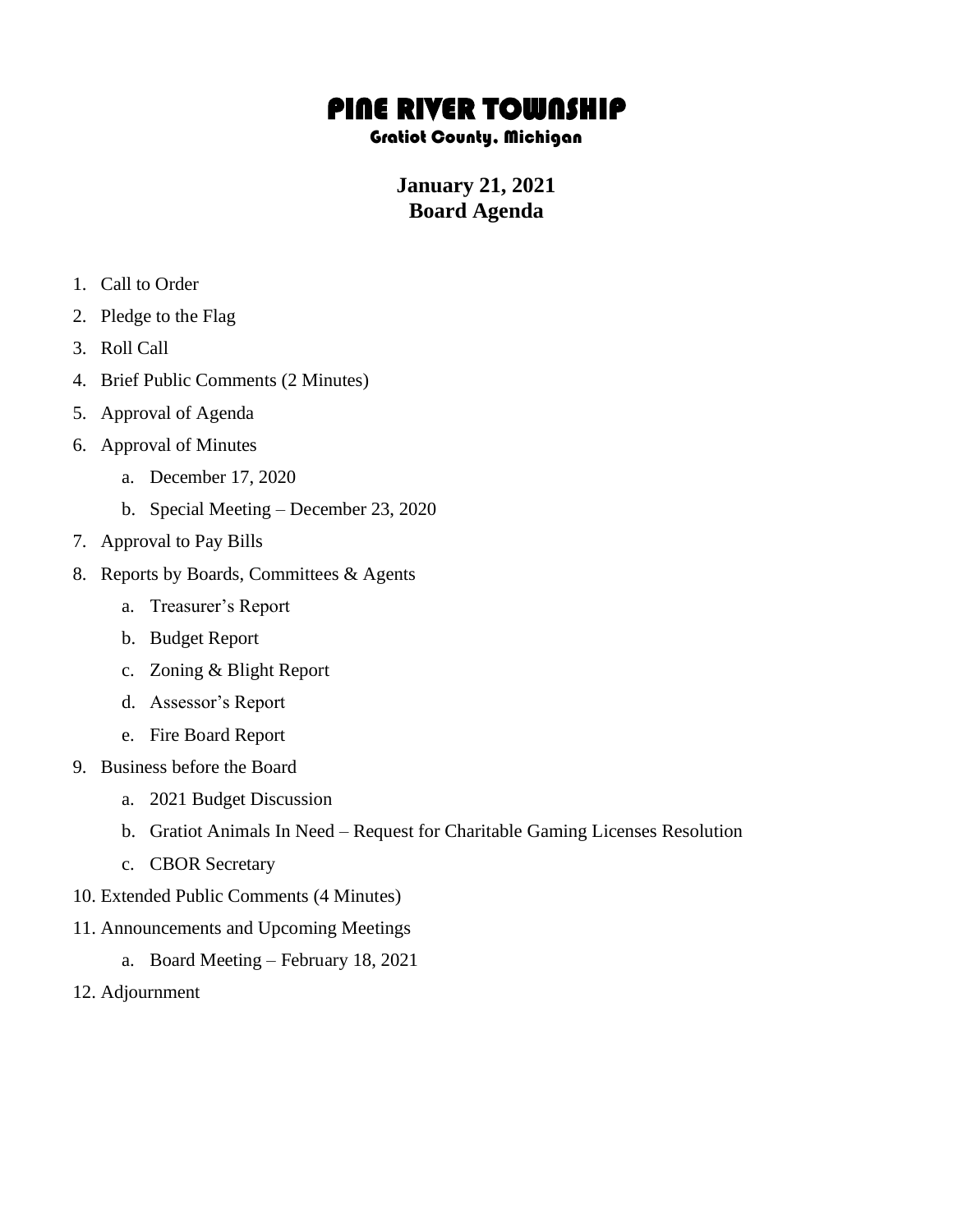## **MINUTES OF THE PINE RIVER TOWNSHIP BOARD MONTHLY MEETING JANUARY 21, 2021**

- 1) The regular monthly meeting of the Pine River Township Board was called to order at 7:02 P.M. by Supervisor Beeson via Zoom.
- 2) Pledge the flag: The board and the public said the pledge to the flag.
- 3) Roll Call: Baker: present, Best: present, Moeggenborg: present, Beeson: present, Whitmore: present. (5) Board members present, (0) absent.
- 4) Brief Public comments (2 minutes):
- 5) Approve the Agenda:

Motion by Moeggenborg: second by Baker: to approve the agenda with the addition of 9c. All present board members approved. Motion carried 5-0.

6) Approve the Minutes:

a) Motion by Moeggenborg: second by Best: to approve the Regular Meeting Minutes of December 17, 2020, as presented. All present board members approved. Motion carried 5-0. b) Motion by Best: second by Baker: to approve the Special Meeting Minutes of December 23, 2020, as presented. All present board members approved. Motion carried 5-0.

7) Approval to Pay Bills:

Motion made by Moeggenborg: second by Baker: to pay bills as presented in the amount of \$51,137.71. All present board members approved. Motion carried 5-0.

- 8) Reports by Boards, Committees & Agents
	- a) Treasurers Report Discussion: Board Reviewed, Bank Reconciliations have been received and reviewed by all present. Placed on file.
	- b) Budget Report Discussion: report placed on file.
	- c) Zoning & Blight Officer Report placed on file.
	- d) Assessor Report Board of Review for March will be held via Zoom.
	- e) Fire Services Beeson reported that the next fiscal budget is similar to previous budget.
- 9) Business before the Board
	- a) 2021 Budget Discussion
		- i) Road Commission meeting on March 2 via Zoom
	- b) Gratiot Animals in Need Request for Charitable Gaming Licenses Resolution i) Motion made by Moeggenborg: support by Baker: to approve GAIN to have a Charitable Gaming License. All present members approved. Motion carried 5-0.
	- c) Appointing Tina Hindall Secretary for Board of Review in Beeson's stead

i) Motion made by Moeggenborg: support by Best: to appoint Hindall in Beeson's stead for Secretary of Board of Review. Roll Call vote: Best: yes; Moeggenborg: yes; Beeson: yes; Whitmore: yes; Baker: yes. All present members approved. Motion carried 5-0.